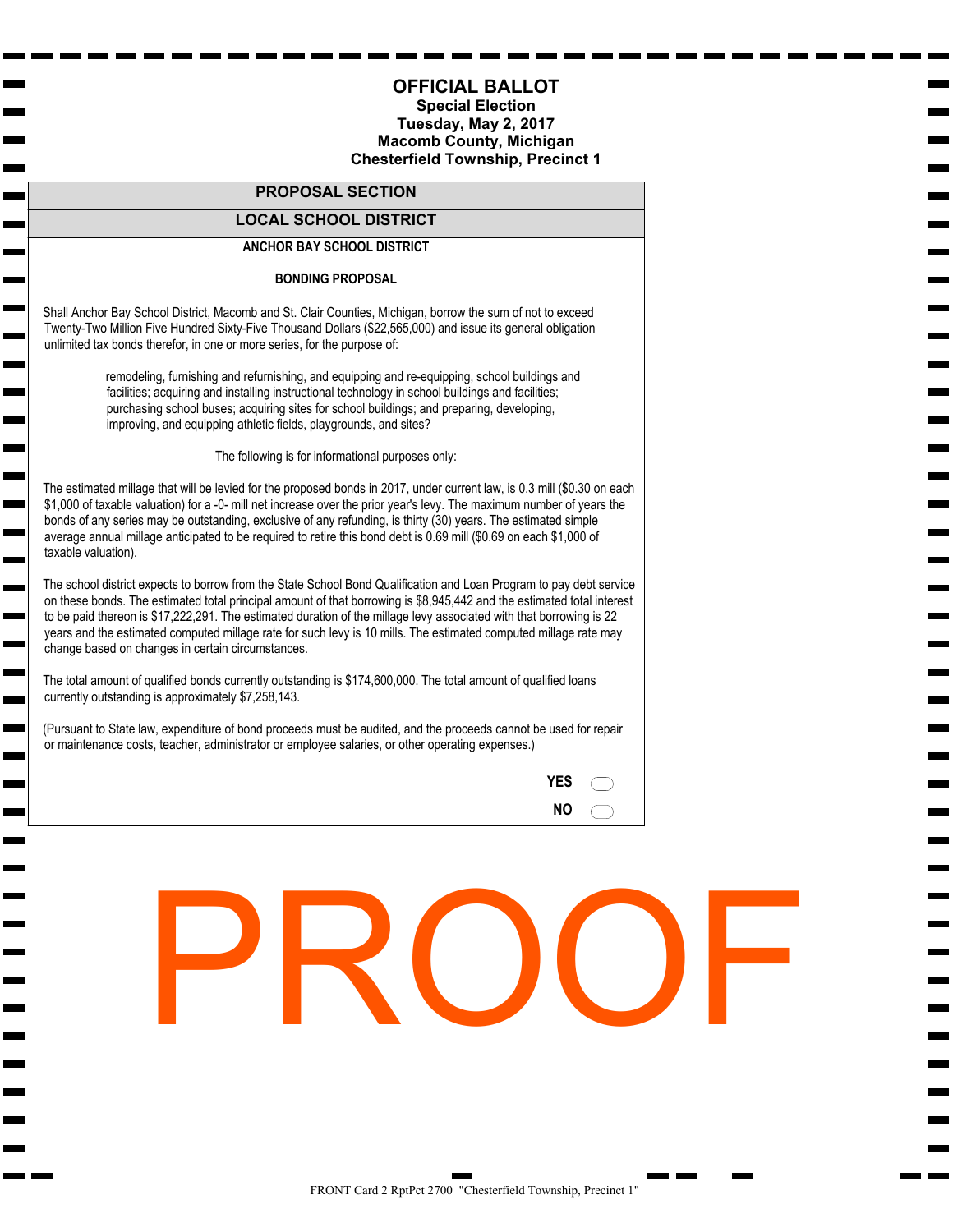#### **Special Election Tuesday, May 2, 2017 Macomb County, Michigan Chesterfield Township, Precinct 1**

#### **PROPOSAL SECTION**

#### **LOCAL SCHOOL DISTRICT**

#### **ANCHOR BAY SCHOOL DISTRICT**

#### **BONDING PROPOSAL**

 Shall Anchor Bay School District, Macomb and St. Clair Counties, Michigan, borrow the sum of not to exceed Twenty-Two Million Five Hundred Sixty-Five Thousand Dollars (\$22,565,000) and issue its general obligation unlimited tax bonds therefor, in one or more series, for the purpose of:

m.

**College** 

m.

ш **Contract** 

 $\blacksquare$  $\mathbf{r}$ **Contract** m.  remodeling, furnishing and refurnishing, and equipping and re-equipping, school buildings and facilities; acquiring and installing instructional technology in school buildings and facilities; purchasing school buses; acquiring sites for school buildings; and preparing, developing, improving, and equipping athletic fields, playgrounds, and sites?

The following is for informational purposes only:

 The estimated millage that will be levied for the proposed bonds in 2017, under current law, is 0.3 mill (\$0.30 on each \$1,000 of taxable valuation) for a -0- mill net increase over the prior year's levy. The maximum number of years the bonds of any series may be outstanding, exclusive of any refunding, is thirty (30) years. The estimated simple average annual millage anticipated to be required to retire this bond debt is 0.69 mill (\$0.69 on each \$1,000 of taxable valuation).

 The school district expects to borrow from the State School Bond Qualification and Loan Program to pay debt service on these bonds. The estimated total principal amount of that borrowing is \$8,945,442 and the estimated total interest to be paid thereon is \$17,222,291. The estimated duration of the millage levy associated with that borrowing is 22 years and the estimated computed millage rate for such levy is 10 mills. The estimated computed millage rate may change based on changes in certain circumstances.

 The total amount of qualified bonds currently outstanding is \$174,600,000. The total amount of qualified loans currently outstanding is approximately \$7,258,143.

 (Pursuant to State law, expenditure of bond proceeds must be audited, and the proceeds cannot be used for repair or maintenance costs, teacher, administrator or employee salaries, or other operating expenses.)



**YES NO**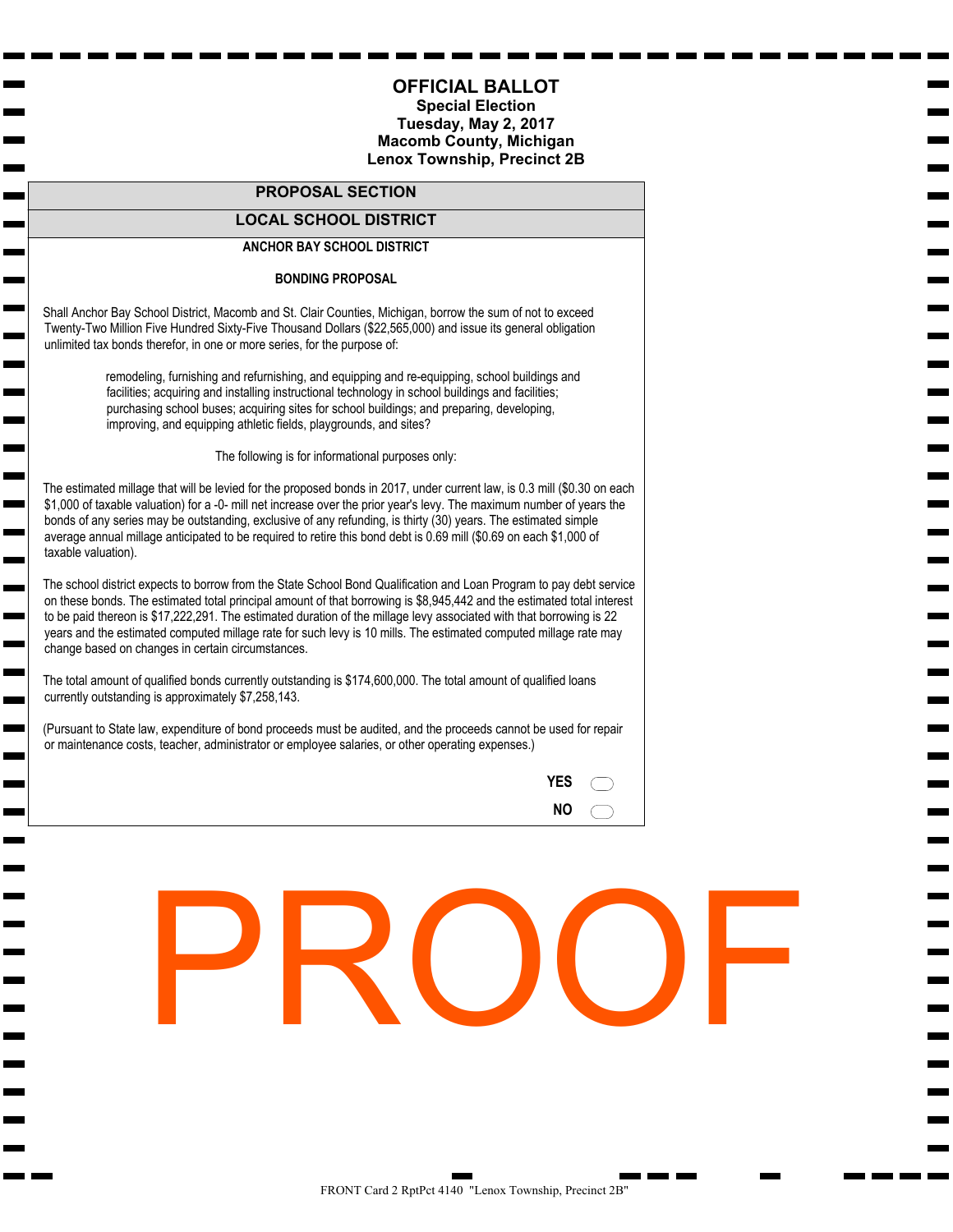#### **Special Election Tuesday, May 2, 2017 Macomb County, Michigan Lenox Township, Precinct 2B**

#### **PROPOSAL SECTION**

#### **LOCAL SCHOOL DISTRICT**

#### **ANCHOR BAY SCHOOL DISTRICT**

#### **BONDING PROPOSAL**

 Shall Anchor Bay School District, Macomb and St. Clair Counties, Michigan, borrow the sum of not to exceed Twenty-Two Million Five Hundred Sixty-Five Thousand Dollars (\$22,565,000) and issue its general obligation unlimited tax bonds therefor, in one or more series, for the purpose of:

 $\sim$ 

**College** 

m.

ш **Contract** 

 $\blacksquare$  $\mathbf{r}$ **Contract** m.  remodeling, furnishing and refurnishing, and equipping and re-equipping, school buildings and facilities; acquiring and installing instructional technology in school buildings and facilities; purchasing school buses; acquiring sites for school buildings; and preparing, developing, improving, and equipping athletic fields, playgrounds, and sites?

The following is for informational purposes only:

 The estimated millage that will be levied for the proposed bonds in 2017, under current law, is 0.3 mill (\$0.30 on each \$1,000 of taxable valuation) for a -0- mill net increase over the prior year's levy. The maximum number of years the bonds of any series may be outstanding, exclusive of any refunding, is thirty (30) years. The estimated simple average annual millage anticipated to be required to retire this bond debt is 0.69 mill (\$0.69 on each \$1,000 of taxable valuation).

 The school district expects to borrow from the State School Bond Qualification and Loan Program to pay debt service on these bonds. The estimated total principal amount of that borrowing is \$8,945,442 and the estimated total interest to be paid thereon is \$17,222,291. The estimated duration of the millage levy associated with that borrowing is 22 years and the estimated computed millage rate for such levy is 10 mills. The estimated computed millage rate may change based on changes in certain circumstances.

 The total amount of qualified bonds currently outstanding is \$174,600,000. The total amount of qualified loans currently outstanding is approximately \$7,258,143.

 (Pursuant to State law, expenditure of bond proceeds must be audited, and the proceeds cannot be used for repair or maintenance costs, teacher, administrator or employee salaries, or other operating expenses.)

| YES |  |
|-----|--|
| ΝO  |  |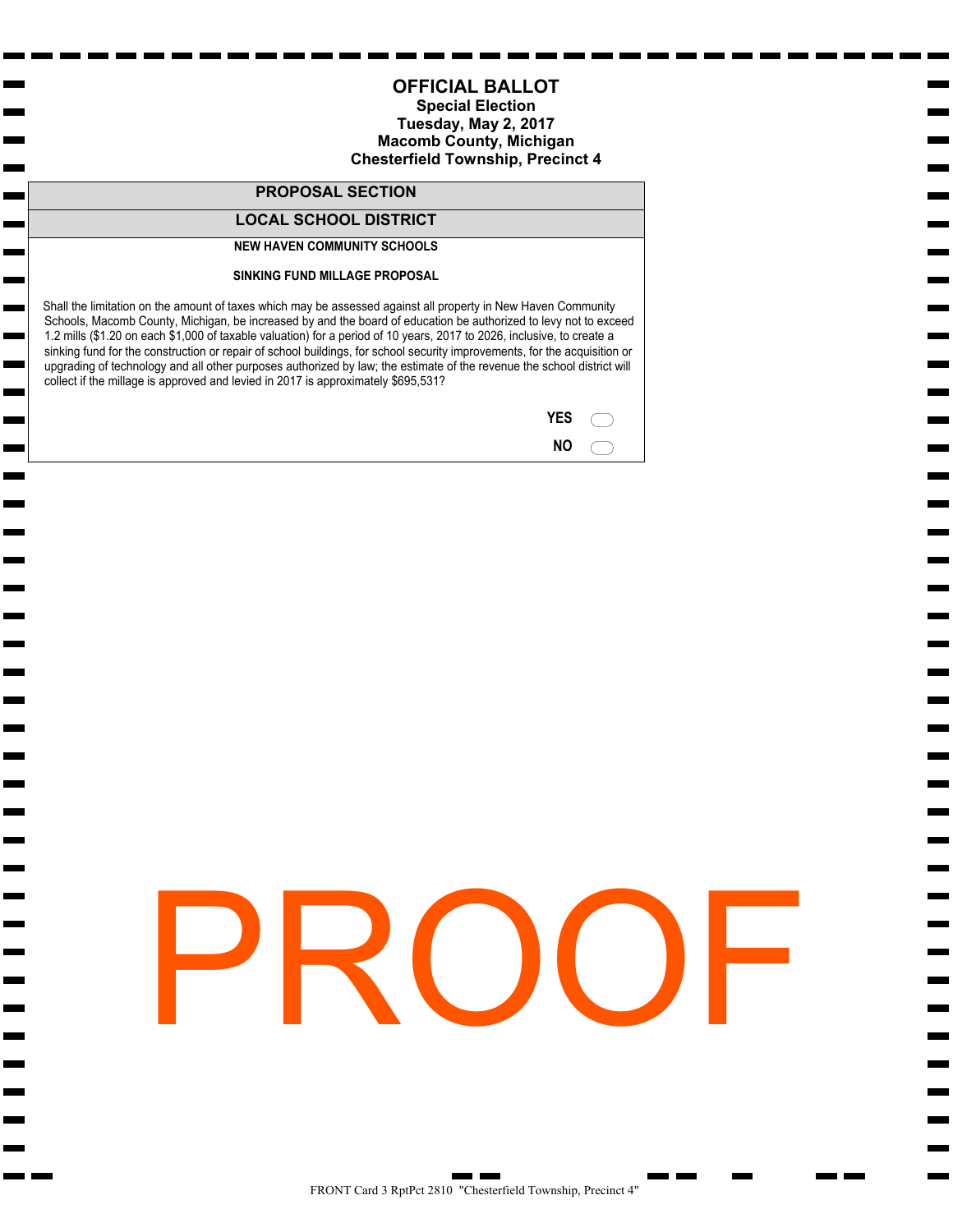#### **Special Election Tuesday, May 2, 2017 Macomb County, Michigan Chesterfield Township, Precinct 4**

#### **PROPOSAL SECTION**

#### **LOCAL SCHOOL DISTRICT**

#### **NEW HAVEN COMMUNITY SCHOOLS**

**The Second** 

 $\mathbf{r}$ Н  $\mathbf{r}$ г

m.

 $\blacksquare$ 

#### **SINKING FUND MILLAGE PROPOSAL**

 Shall the limitation on the amount of taxes which may be assessed against all property in New Haven Community Schools, Macomb County, Michigan, be increased by and the board of education be authorized to levy not to exceed 1.2 mills (\$1.20 on each \$1,000 of taxable valuation) for a period of 10 years, 2017 to 2026, inclusive, to create a sinking fund for the construction or repair of school buildings, for school security improvements, for the acquisition or upgrading of technology and all other purposes authorized by law; the estimate of the revenue the school district will collect if the millage is approved and levied in 2017 is approximately \$695,531?

| <b>YES</b> |  |
|------------|--|
| ΝO         |  |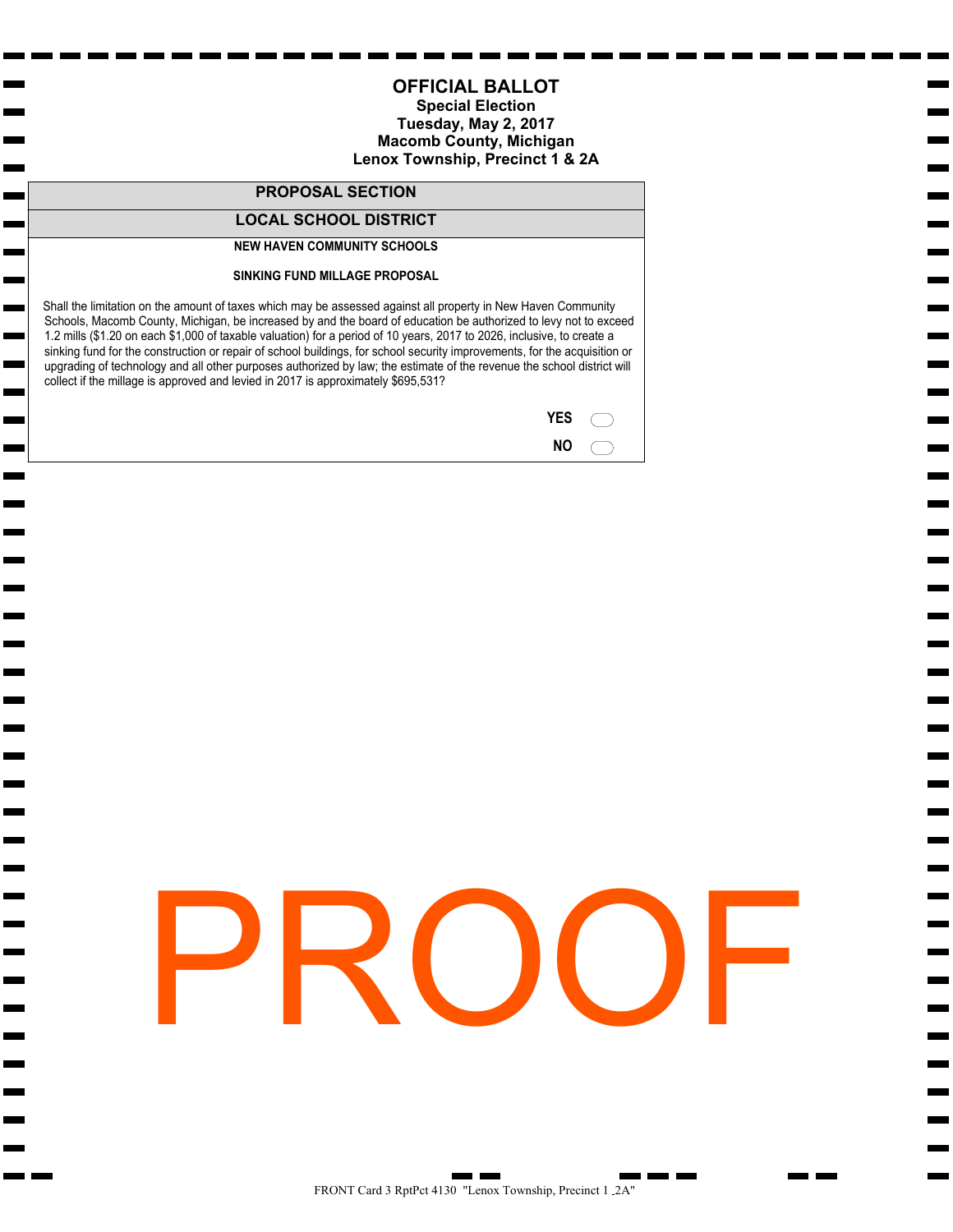#### **Special Election Tuesday, May 2, 2017 Macomb County, Michigan Lenox Township, Precinct 1 & 2A**

#### **PROPOSAL SECTION**

#### **LOCAL SCHOOL DISTRICT**

#### **NEW HAVEN COMMUNITY SCHOOLS**

**The Second** 

 $\mathbf{r}$ ь  $\mathbf{r}$ г

m.

m.

 $\blacksquare$ 

#### **SINKING FUND MILLAGE PROPOSAL**

 Shall the limitation on the amount of taxes which may be assessed against all property in New Haven Community Schools, Macomb County, Michigan, be increased by and the board of education be authorized to levy not to exceed 1.2 mills (\$1.20 on each \$1,000 of taxable valuation) for a period of 10 years, 2017 to 2026, inclusive, to create a sinking fund for the construction or repair of school buildings, for school security improvements, for the acquisition or upgrading of technology and all other purposes authorized by law; the estimate of the revenue the school district will collect if the millage is approved and levied in 2017 is approximately \$695,531?

| YES |  |
|-----|--|
| ΝO  |  |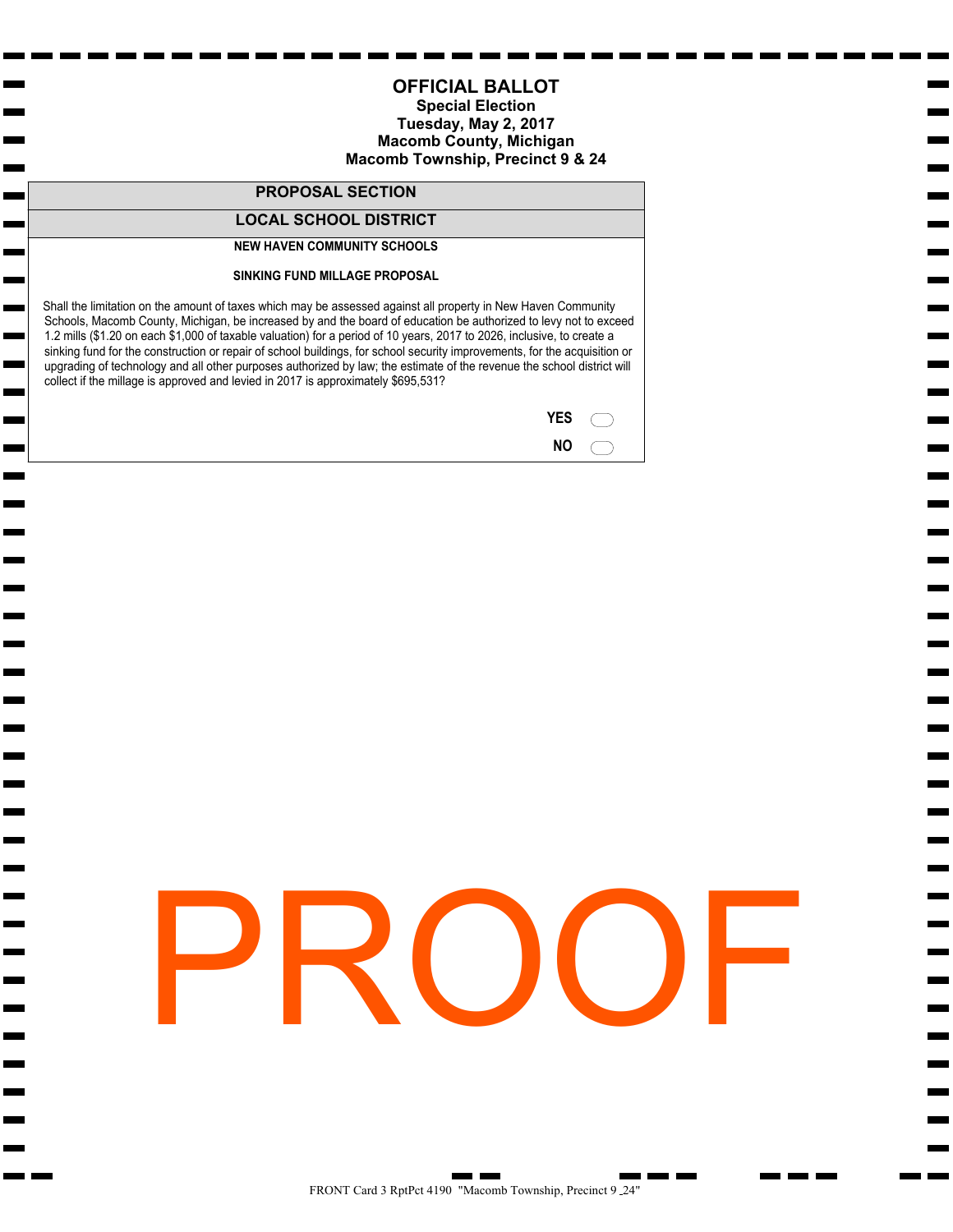#### **OFFICIAL BALLOT Special Election**

#### **Tuesday, May 2, 2017 Macomb County, Michigan Macomb Township, Precinct 9 & 24**

#### **PROPOSAL SECTION**

#### **LOCAL SCHOOL DISTRICT**

#### **NEW HAVEN COMMUNITY SCHOOLS**

**The Second** 

 $\mathbf{r}$ Н  $\mathbf{r}$ г

m.

 $\blacksquare$ 

#### **SINKING FUND MILLAGE PROPOSAL**

 Shall the limitation on the amount of taxes which may be assessed against all property in New Haven Community Schools, Macomb County, Michigan, be increased by and the board of education be authorized to levy not to exceed 1.2 mills (\$1.20 on each \$1,000 of taxable valuation) for a period of 10 years, 2017 to 2026, inclusive, to create a sinking fund for the construction or repair of school buildings, for school security improvements, for the acquisition or upgrading of technology and all other purposes authorized by law; the estimate of the revenue the school district will collect if the millage is approved and levied in 2017 is approximately \$695,531?

| <b>YES</b> |  |
|------------|--|
| <b>NO</b>  |  |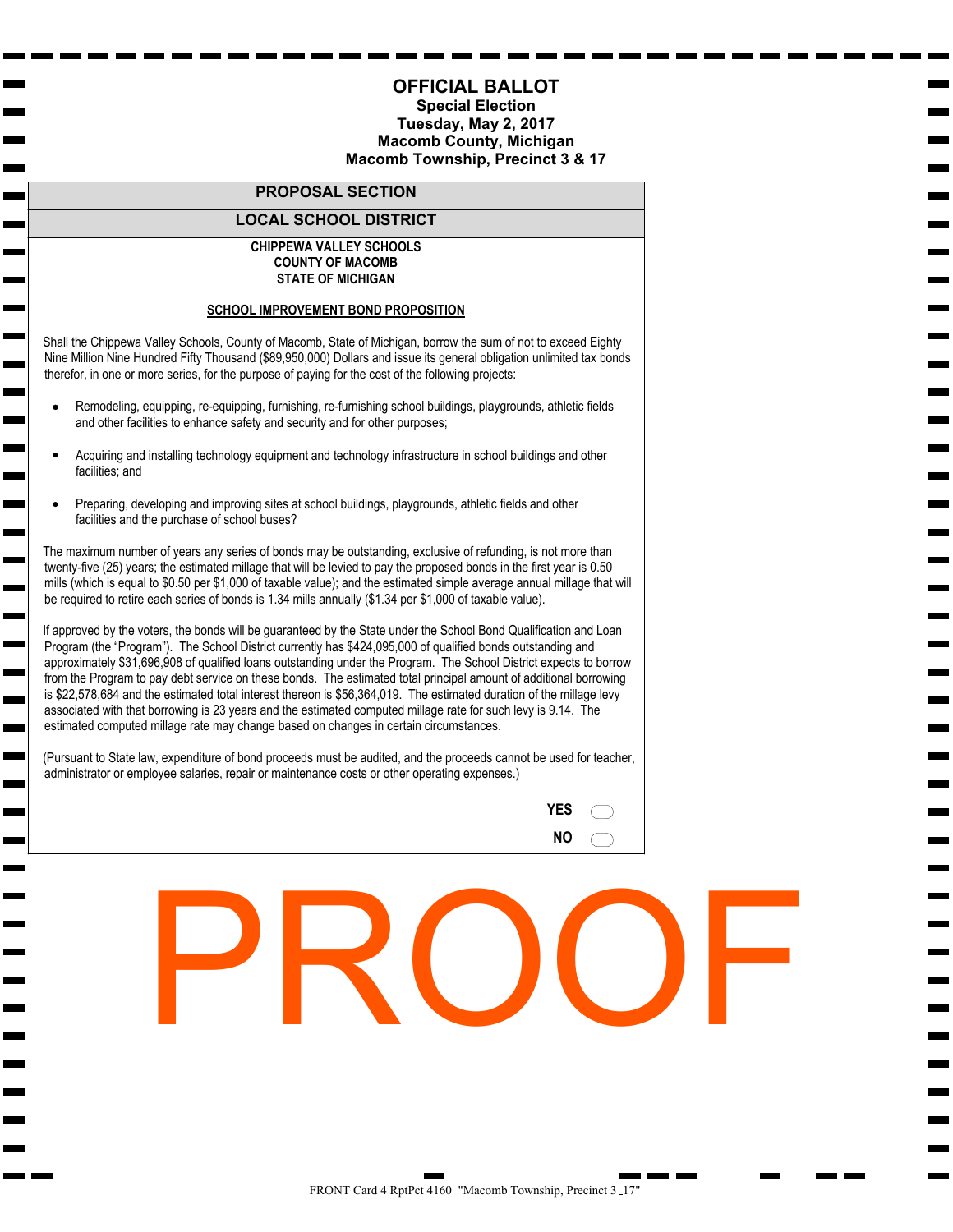#### **OFFICIAL BALLOT Special Election**

#### **Tuesday, May 2, 2017 Macomb County, Michigan Macomb Township, Precinct 3 & 17**

#### **PROPOSAL SECTION**

#### **LOCAL SCHOOL DISTRICT**

#### **CHIPPEWA VALLEY SCHOOLS COUNTY OF MACOMB STATE OF MICHIGAN**

#### **SCHOOL IMPROVEMENT BOND PROPOSITION**

m. ь

 $\overline{\phantom{a}}$ 

 $\overline{\phantom{0}}$ 

 $\blacksquare$ m. ь  $\blacksquare$ 

 Shall the Chippewa Valley Schools, County of Macomb, State of Michigan, borrow the sum of not to exceed Eighty Nine Million Nine Hundred Fifty Thousand (\$89,950,000) Dollars and issue its general obligation unlimited tax bonds therefor, in one or more series, for the purpose of paying for the cost of the following projects:

- Remodeling, equipping, re-equipping, furnishing, re-furnishing school buildings, playgrounds, athletic fields and other facilities to enhance safety and security and for other purposes;
- Acquiring and installing technology equipment and technology infrastructure in school buildings and other facilities; and
- Preparing, developing and improving sites at school buildings, playgrounds, athletic fields and other facilities and the purchase of school buses?

 The maximum number of years any series of bonds may be outstanding, exclusive of refunding, is not more than twenty-five (25) years; the estimated millage that will be levied to pay the proposed bonds in the first year is 0.50 mills (which is equal to \$0.50 per \$1,000 of taxable value); and the estimated simple average annual millage that will be required to retire each series of bonds is 1.34 mills annually (\$1.34 per \$1,000 of taxable value).

 If approved by the voters, the bonds will be guaranteed by the State under the School Bond Qualification and Loan Program (the "Program"). The School District currently has \$424,095,000 of qualified bonds outstanding and approximately \$31,696,908 of qualified loans outstanding under the Program. The School District expects to borrow from the Program to pay debt service on these bonds. The estimated total principal amount of additional borrowing is \$22,578,684 and the estimated total interest thereon is \$56,364,019. The estimated duration of the millage levy associated with that borrowing is 23 years and the estimated computed millage rate for such levy is 9.14. The estimated computed millage rate may change based on changes in certain circumstances.

 (Pursuant to State law, expenditure of bond proceeds must be audited, and the proceeds cannot be used for teacher, administrator or employee salaries, repair or maintenance costs or other operating expenses.)

| YES |  |
|-----|--|
| ΝO  |  |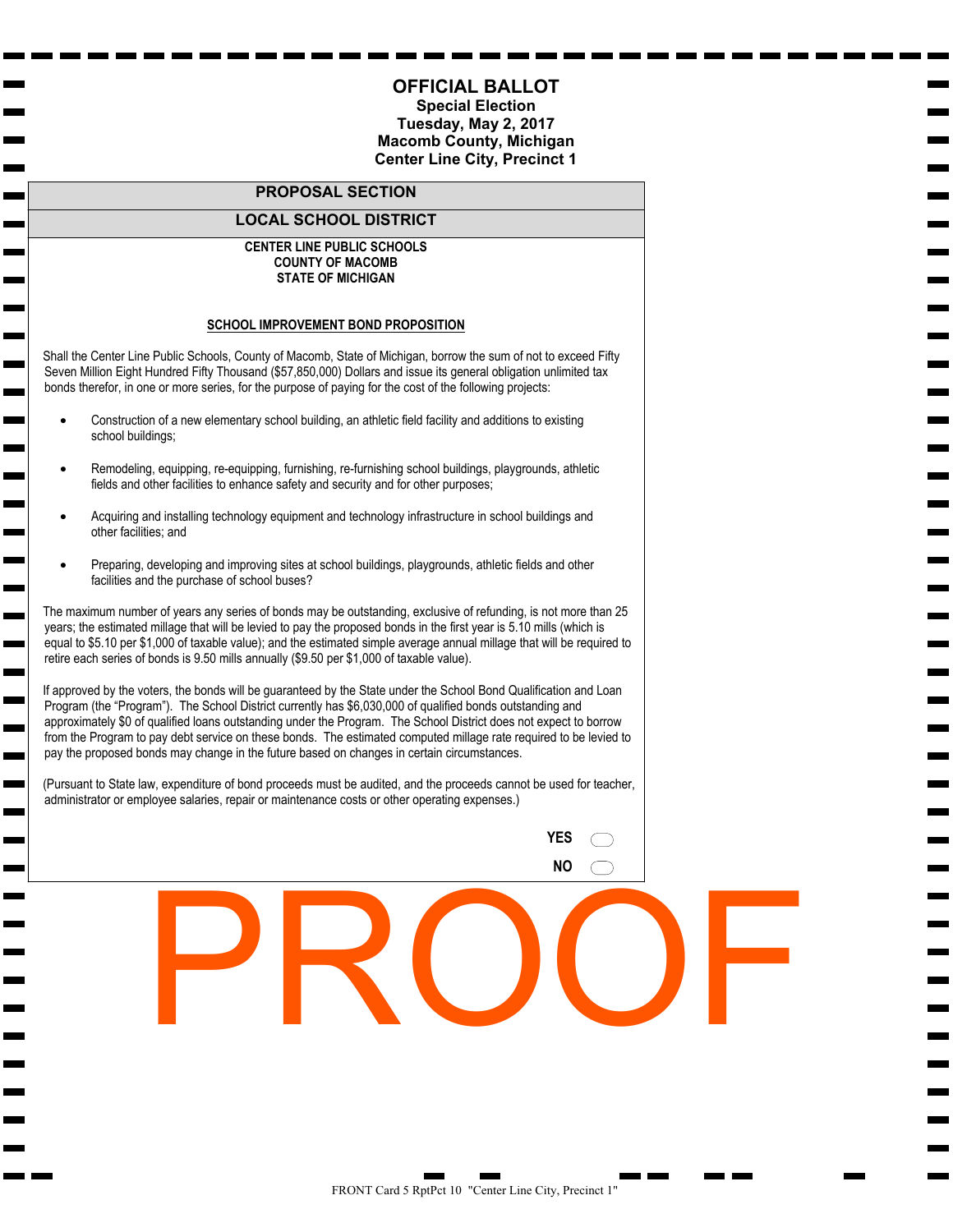#### **Special Election Tuesday, May 2, 2017 Macomb County, Michigan Center Line City, Precinct 1**

#### **PROPOSAL SECTION**

#### **LOCAL SCHOOL DISTRICT**

#### **CENTER LINE PUBLIC SCHOOLS COUNTY OF MACOMB STATE OF MICHIGAN**

#### **SCHOOL IMPROVEMENT BOND PROPOSITION**

 Shall the Center Line Public Schools, County of Macomb, State of Michigan, borrow the sum of not to exceed Fifty Seven Million Eight Hundred Fifty Thousand (\$57,850,000) Dollars and issue its general obligation unlimited tax bonds therefor, in one or more series, for the purpose of paying for the cost of the following projects:

• Construction of a new elementary school building, an athletic field facility and additions to existing school buildings;

man and the second second second second second second second second second second second second second second second second second second second second second second second second second second second second second second

**Contract** 

m. **The Second Service** ь  $\overline{\phantom{0}}$ 

m.

- Remodeling, equipping, re-equipping, furnishing, re-furnishing school buildings, playgrounds, athletic fields and other facilities to enhance safety and security and for other purposes;
- Acquiring and installing technology equipment and technology infrastructure in school buildings and other facilities; and
- Preparing, developing and improving sites at school buildings, playgrounds, athletic fields and other facilities and the purchase of school buses?

 The maximum number of years any series of bonds may be outstanding, exclusive of refunding, is not more than 25 years; the estimated millage that will be levied to pay the proposed bonds in the first year is 5.10 mills (which is equal to \$5.10 per \$1,000 of taxable value); and the estimated simple average annual millage that will be required to retire each series of bonds is 9.50 mills annually (\$9.50 per \$1,000 of taxable value).

 If approved by the voters, the bonds will be guaranteed by the State under the School Bond Qualification and Loan Program (the "Program"). The School District currently has \$6,030,000 of qualified bonds outstanding and approximately \$0 of qualified loans outstanding under the Program. The School District does not expect to borrow from the Program to pay debt service on these bonds. The estimated computed millage rate required to be levied to pay the proposed bonds may change in the future based on changes in certain circumstances.

 (Pursuant to State law, expenditure of bond proceeds must be audited, and the proceeds cannot be used for teacher, administrator or employee salaries, repair or maintenance costs or other operating expenses.)

| YES |  |
|-----|--|
| ΝO  |  |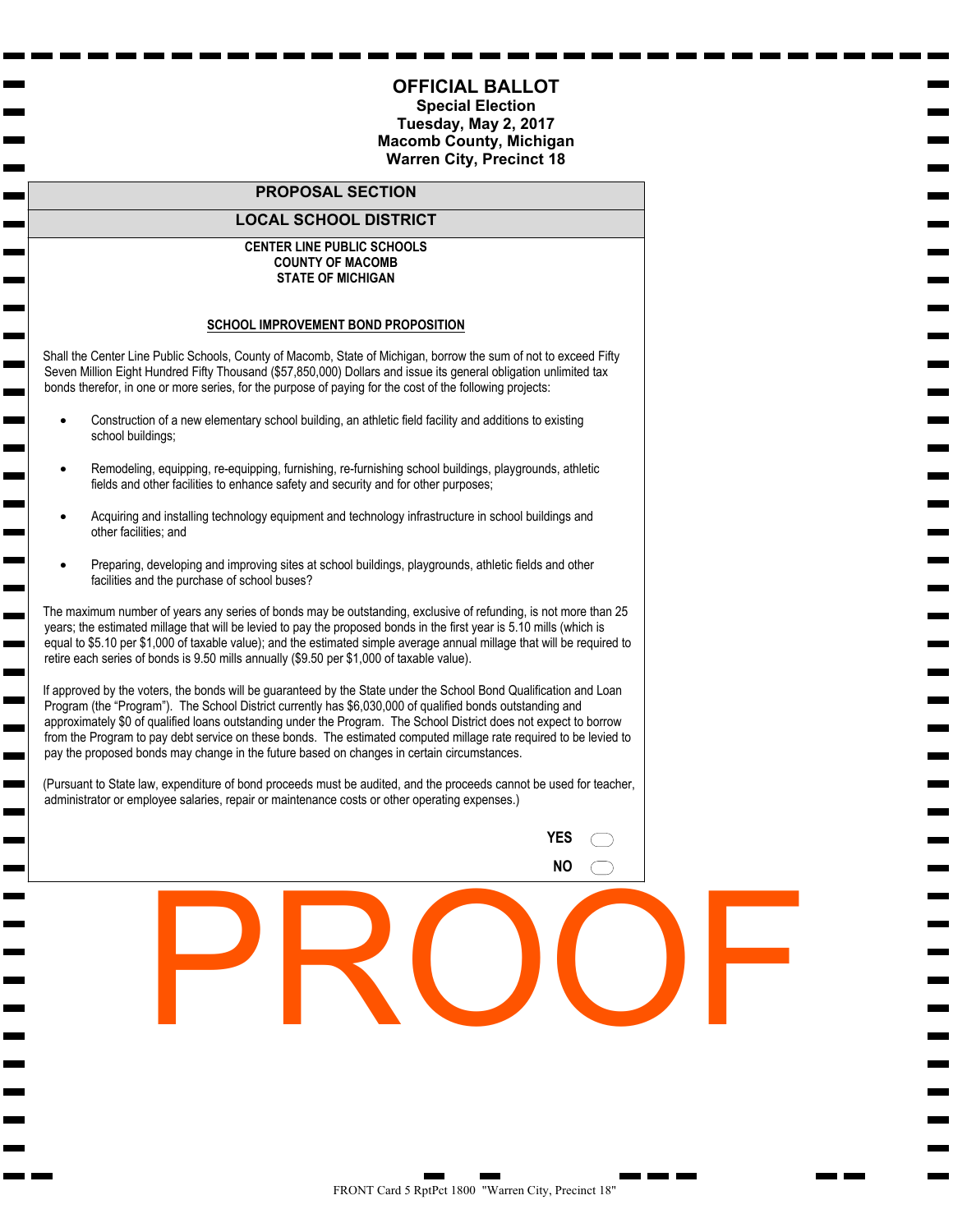#### **Special Election Tuesday, May 2, 2017 Macomb County, Michigan Warren City, Precinct 18**

#### **PROPOSAL SECTION**

#### **LOCAL SCHOOL DISTRICT**

#### **CENTER LINE PUBLIC SCHOOLS COUNTY OF MACOMB STATE OF MICHIGAN**

#### **SCHOOL IMPROVEMENT BOND PROPOSITION**

 Shall the Center Line Public Schools, County of Macomb, State of Michigan, borrow the sum of not to exceed Fifty Seven Million Eight Hundred Fifty Thousand (\$57,850,000) Dollars and issue its general obligation unlimited tax bonds therefor, in one or more series, for the purpose of paying for the cost of the following projects:

• Construction of a new elementary school building, an athletic field facility and additions to existing school buildings;

man and the second second second second second second second second second second second second second second second second second second second second second second second second second second second second second second

**Contract** 

m. **The Second Service**  $\overline{\phantom{a}}$  $\overline{\phantom{0}}$ 

m.

- Remodeling, equipping, re-equipping, furnishing, re-furnishing school buildings, playgrounds, athletic fields and other facilities to enhance safety and security and for other purposes;
- Acquiring and installing technology equipment and technology infrastructure in school buildings and other facilities; and
- Preparing, developing and improving sites at school buildings, playgrounds, athletic fields and other facilities and the purchase of school buses?

 The maximum number of years any series of bonds may be outstanding, exclusive of refunding, is not more than 25 years; the estimated millage that will be levied to pay the proposed bonds in the first year is 5.10 mills (which is equal to \$5.10 per \$1,000 of taxable value); and the estimated simple average annual millage that will be required to retire each series of bonds is 9.50 mills annually (\$9.50 per \$1,000 of taxable value).

 If approved by the voters, the bonds will be guaranteed by the State under the School Bond Qualification and Loan Program (the "Program"). The School District currently has \$6,030,000 of qualified bonds outstanding and approximately \$0 of qualified loans outstanding under the Program. The School District does not expect to borrow from the Program to pay debt service on these bonds. The estimated computed millage rate required to be levied to pay the proposed bonds may change in the future based on changes in certain circumstances.

 (Pursuant to State law, expenditure of bond proceeds must be audited, and the proceeds cannot be used for teacher, administrator or employee salaries, repair or maintenance costs or other operating expenses.)

| YES |  |
|-----|--|
| ΝO  |  |

FRONT Card 5 RptPct 1800 "Warren City, Precinct 18"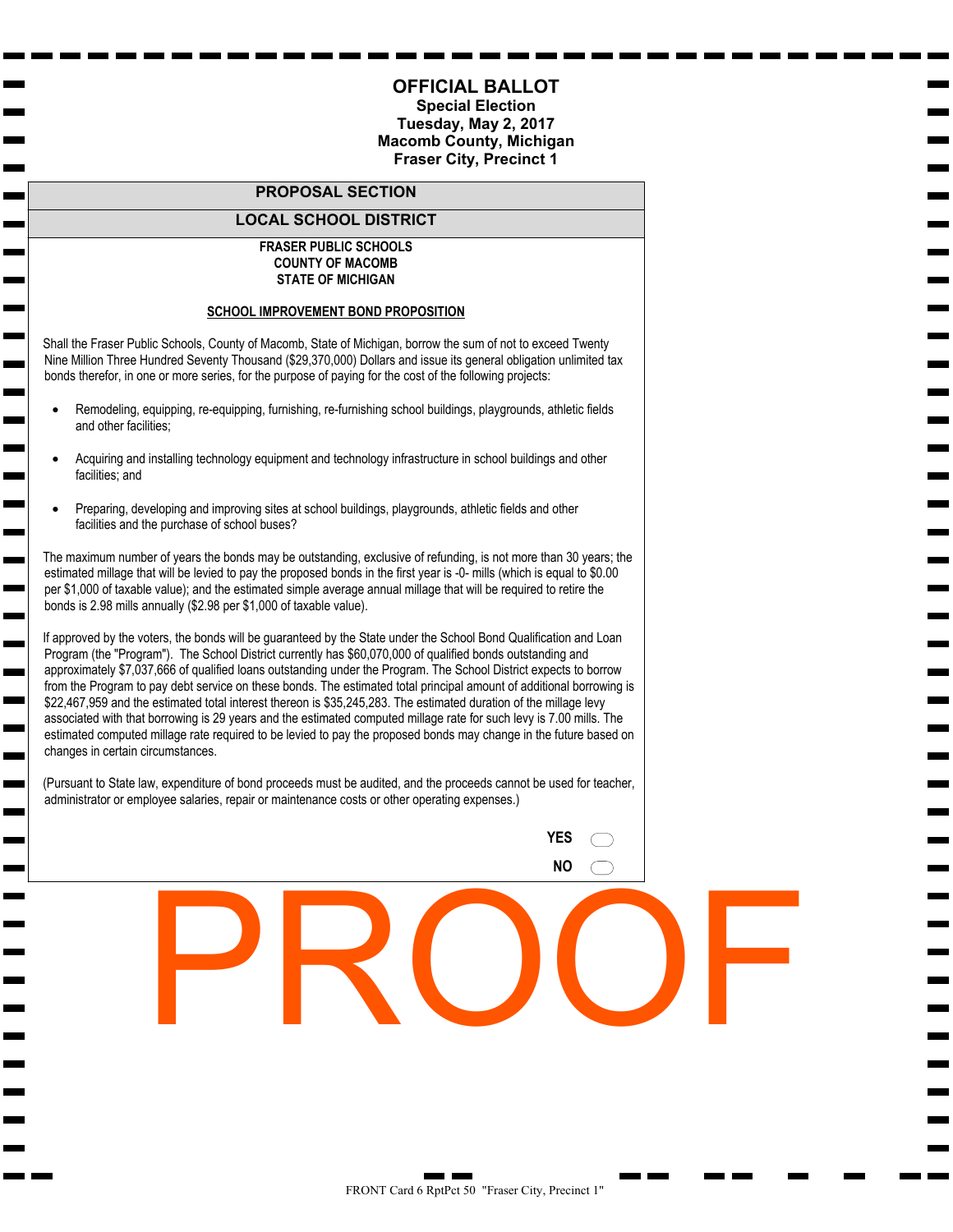**Special Election Tuesday, May 2, 2017 Macomb County, Michigan Fraser City, Precinct 1**

#### **PROPOSAL SECTION**

#### **LOCAL SCHOOL DISTRICT**

#### **FRASER PUBLIC SCHOOLS COUNTY OF MACOMB STATE OF MICHIGAN**

#### **SCHOOL IMPROVEMENT BOND PROPOSITION**

 Shall the Fraser Public Schools, County of Macomb, State of Michigan, borrow the sum of not to exceed Twenty Nine Million Three Hundred Seventy Thousand (\$29,370,000) Dollars and issue its general obligation unlimited tax bonds therefor, in one or more series, for the purpose of paying for the cost of the following projects:

 $\mathbf{r}$ **Contract Contract** 

 $\overline{\phantom{0}}$  $\overline{\phantom{a}}$ m. m.

 $\blacksquare$ **The Second** ь **Contract** 

m.

- Remodeling, equipping, re-equipping, furnishing, re-furnishing school buildings, playgrounds, athletic fields and other facilities;
- Acquiring and installing technology equipment and technology infrastructure in school buildings and other facilities; and
- Preparing, developing and improving sites at school buildings, playgrounds, athletic fields and other facilities and the purchase of school buses?

 The maximum number of years the bonds may be outstanding, exclusive of refunding, is not more than 30 years; the estimated millage that will be levied to pay the proposed bonds in the first year is -0- mills (which is equal to \$0.00 per \$1,000 of taxable value); and the estimated simple average annual millage that will be required to retire the bonds is 2.98 mills annually (\$2.98 per \$1,000 of taxable value).

 If approved by the voters, the bonds will be guaranteed by the State under the School Bond Qualification and Loan Program (the "Program"). The School District currently has \$60,070,000 of qualified bonds outstanding and approximately \$7,037,666 of qualified loans outstanding under the Program. The School District expects to borrow from the Program to pay debt service on these bonds. The estimated total principal amount of additional borrowing is \$22,467,959 and the estimated total interest thereon is \$35,245,283. The estimated duration of the millage levy associated with that borrowing is 29 years and the estimated computed millage rate for such levy is 7.00 mills. The estimated computed millage rate required to be levied to pay the proposed bonds may change in the future based on changes in certain circumstances.

 (Pursuant to State law, expenditure of bond proceeds must be audited, and the proceeds cannot be used for teacher, administrator or employee salaries, repair or maintenance costs or other operating expenses.)

> **YES NO**  $\subset$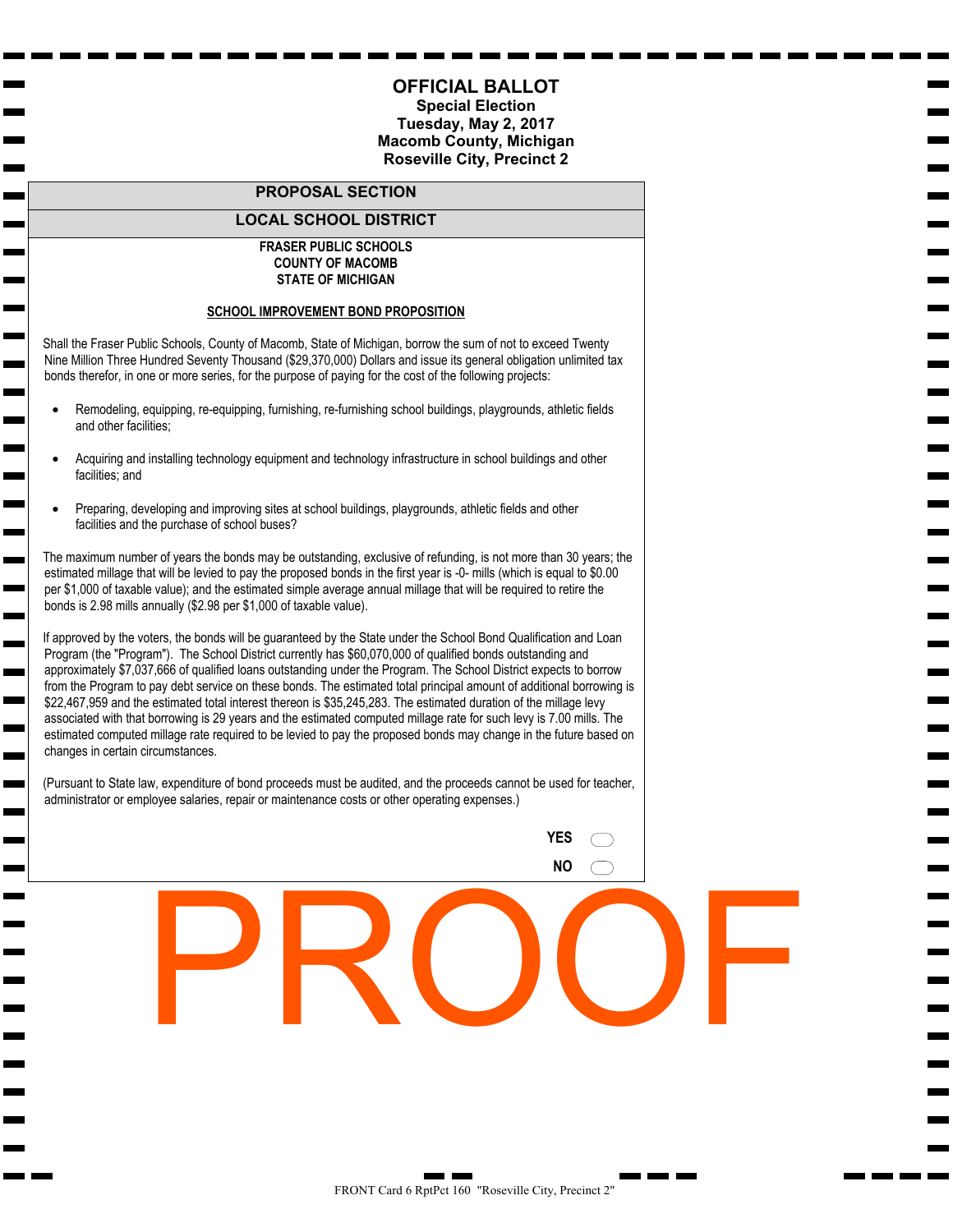**Special Election Tuesday, May 2, 2017 Macomb County, Michigan Roseville City, Precinct 2**

#### **PROPOSAL SECTION**

#### **LOCAL SCHOOL DISTRICT**

#### **FRASER PUBLIC SCHOOLS COUNTY OF MACOMB STATE OF MICHIGAN**

#### **SCHOOL IMPROVEMENT BOND PROPOSITION**

 Shall the Fraser Public Schools, County of Macomb, State of Michigan, borrow the sum of not to exceed Twenty Nine Million Three Hundred Seventy Thousand (\$29,370,000) Dollars and issue its general obligation unlimited tax bonds therefor, in one or more series, for the purpose of paying for the cost of the following projects:

 $\mathbf{r}$ **Contract Contract** 

 $\overline{\phantom{0}}$  $\overline{\phantom{a}}$ ш m.

 $\blacksquare$ **The Second** ь **Contract** 

m.

- Remodeling, equipping, re-equipping, furnishing, re-furnishing school buildings, playgrounds, athletic fields and other facilities;
- Acquiring and installing technology equipment and technology infrastructure in school buildings and other facilities; and
- Preparing, developing and improving sites at school buildings, playgrounds, athletic fields and other facilities and the purchase of school buses?

 The maximum number of years the bonds may be outstanding, exclusive of refunding, is not more than 30 years; the estimated millage that will be levied to pay the proposed bonds in the first year is -0- mills (which is equal to \$0.00 per \$1,000 of taxable value); and the estimated simple average annual millage that will be required to retire the bonds is 2.98 mills annually (\$2.98 per \$1,000 of taxable value).

 If approved by the voters, the bonds will be guaranteed by the State under the School Bond Qualification and Loan Program (the "Program"). The School District currently has \$60,070,000 of qualified bonds outstanding and approximately \$7,037,666 of qualified loans outstanding under the Program. The School District expects to borrow from the Program to pay debt service on these bonds. The estimated total principal amount of additional borrowing is \$22,467,959 and the estimated total interest thereon is \$35,245,283. The estimated duration of the millage levy associated with that borrowing is 29 years and the estimated computed millage rate for such levy is 7.00 mills. The estimated computed millage rate required to be levied to pay the proposed bonds may change in the future based on changes in certain circumstances.

 (Pursuant to State law, expenditure of bond proceeds must be audited, and the proceeds cannot be used for teacher, administrator or employee salaries, repair or maintenance costs or other operating expenses.)

> **YES NO**  $\subset$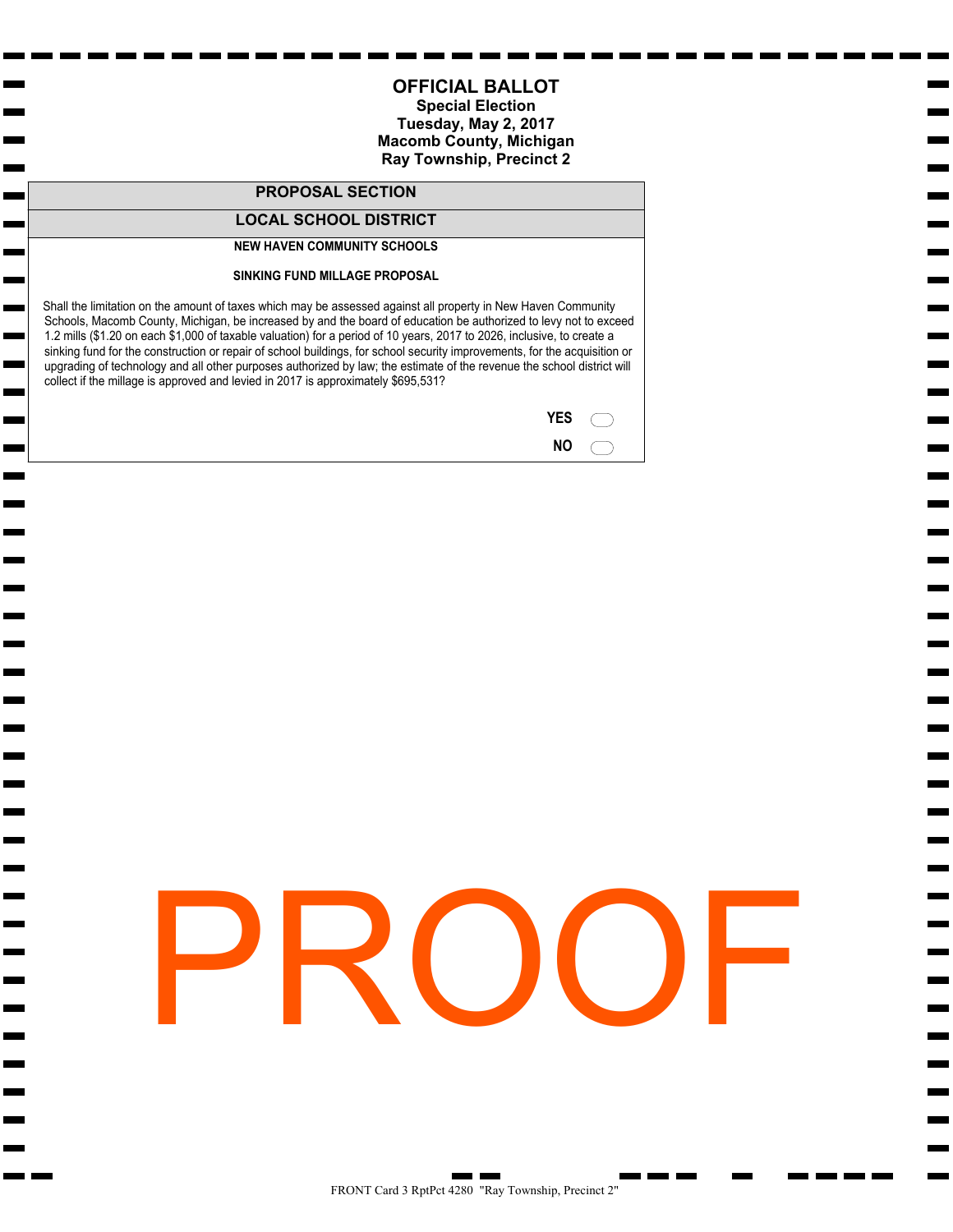#### **Special Election Tuesday, May 2, 2017 Macomb County, Michigan Ray Township, Precinct 2**

#### **PROPOSAL SECTION**

#### **LOCAL SCHOOL DISTRICT**

#### **NEW HAVEN COMMUNITY SCHOOLS**

**The Second** 

 $\mathbf{r}$ Н  $\mathbf{r}$ г

m.

 $\mathbf{r}$ 

#### **SINKING FUND MILLAGE PROPOSAL**

 Shall the limitation on the amount of taxes which may be assessed against all property in New Haven Community Schools, Macomb County, Michigan, be increased by and the board of education be authorized to levy not to exceed 1.2 mills (\$1.20 on each \$1,000 of taxable valuation) for a period of 10 years, 2017 to 2026, inclusive, to create a sinking fund for the construction or repair of school buildings, for school security improvements, for the acquisition or upgrading of technology and all other purposes authorized by law; the estimate of the revenue the school district will collect if the millage is approved and levied in 2017 is approximately \$695,531?

| <b>YES</b> |  |
|------------|--|
| ΝO         |  |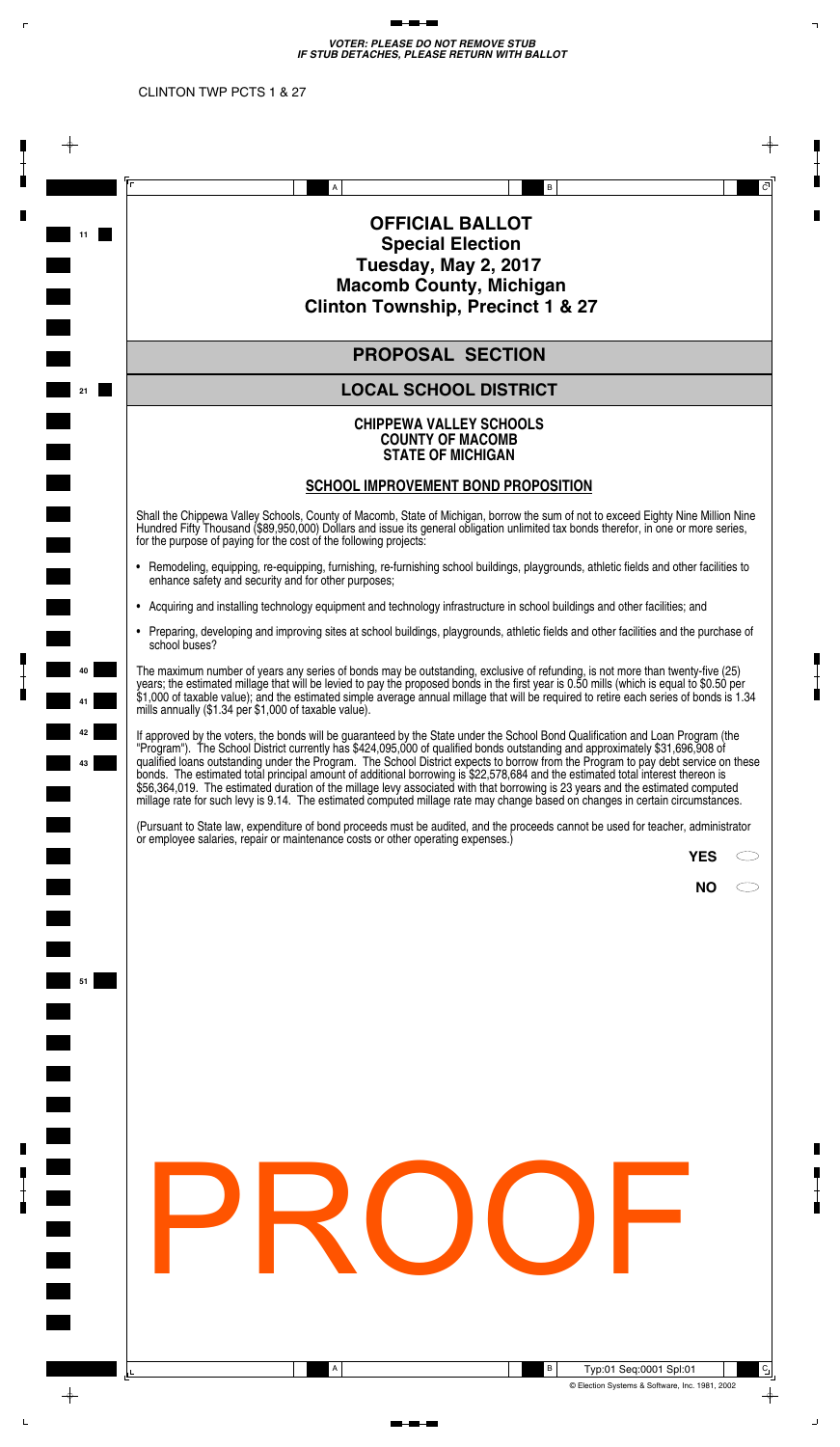*VOTER: PLEASE DO NOT REMOVE STUB IF STUB DETACHES, PLEASE RETURN WITH BALLOT*  $\mathbb{R}^n$ 

 $\begin{tabular}{ll} \multicolumn{3}{l}{{\color{blue}\textbf{m}+\textbf{m}-\textbf{m}}} \end{tabular}$ 

CLINTON TWP PCTS 1 & 27

 $\langle \Gamma \rangle$ 

Į

 $\frac{1}{\pi}$ 

П

П

 $\blacksquare$ 

 $\frac{1}{\blacksquare}$ 

 $\mathsf{L}$ 

|    |                                                                                                                                                                                                                                                                                                                                                                                                                                                                                                                                                                                                                                                                                                                                                                                                            | A |                                                                                                             | В                                            |                        | $\overline{C}$ |
|----|------------------------------------------------------------------------------------------------------------------------------------------------------------------------------------------------------------------------------------------------------------------------------------------------------------------------------------------------------------------------------------------------------------------------------------------------------------------------------------------------------------------------------------------------------------------------------------------------------------------------------------------------------------------------------------------------------------------------------------------------------------------------------------------------------------|---|-------------------------------------------------------------------------------------------------------------|----------------------------------------------|------------------------|----------------|
| 11 |                                                                                                                                                                                                                                                                                                                                                                                                                                                                                                                                                                                                                                                                                                                                                                                                            |   | <b>OFFICIAL BALLOT</b><br><b>Special Election</b><br>Tuesday, May 2, 2017<br><b>Macomb County, Michigan</b> | <b>Clinton Township, Precinct 1 &amp; 27</b> |                        |                |
|    |                                                                                                                                                                                                                                                                                                                                                                                                                                                                                                                                                                                                                                                                                                                                                                                                            |   | <b>PROPOSAL SECTION</b>                                                                                     |                                              |                        |                |
| 21 |                                                                                                                                                                                                                                                                                                                                                                                                                                                                                                                                                                                                                                                                                                                                                                                                            |   | <b>LOCAL SCHOOL DISTRICT</b>                                                                                |                                              |                        |                |
|    |                                                                                                                                                                                                                                                                                                                                                                                                                                                                                                                                                                                                                                                                                                                                                                                                            |   | <b>CHIPPEWA VALLEY SCHOOLS</b><br><b>COUNTY OF MACOMB</b><br><b>STATE OF MICHIGAN</b>                       |                                              |                        |                |
|    |                                                                                                                                                                                                                                                                                                                                                                                                                                                                                                                                                                                                                                                                                                                                                                                                            |   |                                                                                                             | <b>SCHOOL IMPROVEMENT BOND PROPOSITION</b>   |                        |                |
|    | Shall the Chippewa Valley Schools, County of Macomb, State of Michigan, borrow the sum of not to exceed Eighty Nine Million Nine<br>Hundred Fifty Thousand (\$89,950,000) Dollars and issue its general obligation unlimited tax bonds therefor, in one or more series,<br>for the purpose of paying for the cost of the following projects:                                                                                                                                                                                                                                                                                                                                                                                                                                                               |   |                                                                                                             |                                              |                        |                |
|    | • Remodeling, equipping, re-equipping, furnishing, re-furnishing school buildings, playgrounds, athletic fields and other facilities to<br>enhance safety and security and for other purposes;                                                                                                                                                                                                                                                                                                                                                                                                                                                                                                                                                                                                             |   |                                                                                                             |                                              |                        |                |
|    | • Acquiring and installing technology equipment and technology infrastructure in school buildings and other facilities; and                                                                                                                                                                                                                                                                                                                                                                                                                                                                                                                                                                                                                                                                                |   |                                                                                                             |                                              |                        |                |
|    | • Preparing, developing and improving sites at school buildings, playgrounds, athletic fields and other facilities and the purchase of<br>school buses?                                                                                                                                                                                                                                                                                                                                                                                                                                                                                                                                                                                                                                                    |   |                                                                                                             |                                              |                        |                |
|    | The maximum number of years any series of bonds may be outstanding, exclusive of refunding, is not more than twenty-five (25)<br>years; the estimated millage that will be levied to pay the proposed bonds in the first year is 0.50 mills (which is equal to \$0.50 per<br>\$1,000 of taxable value); and the estimated simple average annual millage that will be required to retire each series of bonds is 1.34<br>mills annually (\$1.34 per \$1,000 of taxable value).                                                                                                                                                                                                                                                                                                                              |   |                                                                                                             |                                              |                        |                |
| 42 | If approved by the voters, the bonds will be guaranteed by the State under the School Bond Qualification and Loan Program (the<br>"Program"). The School District currently has \$424,095,000 of qualified bonds outstanding and approximately \$31,696,908 of<br>qualified loans outstanding under the Program. The School District expects to borrow from the Program to pay debt service on these<br>bonds. The estimated total principal amount of additional borrowing is \$22,578,684 and the estimated total interest thereon is<br>\$56,364,019. The estimated duration of the millage levy associated with that borrowing is 23 years and the estimated computed<br>millage rate for such levy is 9.14. The estimated computed millage rate may change based on changes in certain circumstances. |   |                                                                                                             |                                              |                        |                |
|    | (Pursuant to State law, expenditure of bond proceeds must be audited, and the proceeds cannot be used for teacher, administrator<br>or employee salaries, repair or maintenance costs or other operating expenses.)                                                                                                                                                                                                                                                                                                                                                                                                                                                                                                                                                                                        |   |                                                                                                             |                                              |                        |                |
|    |                                                                                                                                                                                                                                                                                                                                                                                                                                                                                                                                                                                                                                                                                                                                                                                                            |   |                                                                                                             |                                              |                        | <b>YES</b>     |
|    |                                                                                                                                                                                                                                                                                                                                                                                                                                                                                                                                                                                                                                                                                                                                                                                                            |   |                                                                                                             |                                              |                        | <b>NO</b>      |
|    |                                                                                                                                                                                                                                                                                                                                                                                                                                                                                                                                                                                                                                                                                                                                                                                                            |   |                                                                                                             |                                              |                        |                |
|    |                                                                                                                                                                                                                                                                                                                                                                                                                                                                                                                                                                                                                                                                                                                                                                                                            |   |                                                                                                             |                                              |                        |                |
|    |                                                                                                                                                                                                                                                                                                                                                                                                                                                                                                                                                                                                                                                                                                                                                                                                            |   |                                                                                                             |                                              |                        |                |
|    |                                                                                                                                                                                                                                                                                                                                                                                                                                                                                                                                                                                                                                                                                                                                                                                                            |   |                                                                                                             |                                              |                        |                |
|    |                                                                                                                                                                                                                                                                                                                                                                                                                                                                                                                                                                                                                                                                                                                                                                                                            |   |                                                                                                             |                                              |                        |                |
|    |                                                                                                                                                                                                                                                                                                                                                                                                                                                                                                                                                                                                                                                                                                                                                                                                            |   |                                                                                                             |                                              |                        |                |
|    |                                                                                                                                                                                                                                                                                                                                                                                                                                                                                                                                                                                                                                                                                                                                                                                                            |   |                                                                                                             |                                              |                        |                |
|    |                                                                                                                                                                                                                                                                                                                                                                                                                                                                                                                                                                                                                                                                                                                                                                                                            |   |                                                                                                             |                                              |                        |                |
|    |                                                                                                                                                                                                                                                                                                                                                                                                                                                                                                                                                                                                                                                                                                                                                                                                            |   |                                                                                                             |                                              |                        |                |
|    |                                                                                                                                                                                                                                                                                                                                                                                                                                                                                                                                                                                                                                                                                                                                                                                                            |   |                                                                                                             |                                              |                        |                |
|    |                                                                                                                                                                                                                                                                                                                                                                                                                                                                                                                                                                                                                                                                                                                                                                                                            |   |                                                                                                             |                                              |                        |                |
|    |                                                                                                                                                                                                                                                                                                                                                                                                                                                                                                                                                                                                                                                                                                                                                                                                            |   |                                                                                                             |                                              |                        |                |
|    |                                                                                                                                                                                                                                                                                                                                                                                                                                                                                                                                                                                                                                                                                                                                                                                                            | А |                                                                                                             | В                                            | Typ:01 Seq:0001 Spl:01 |                |